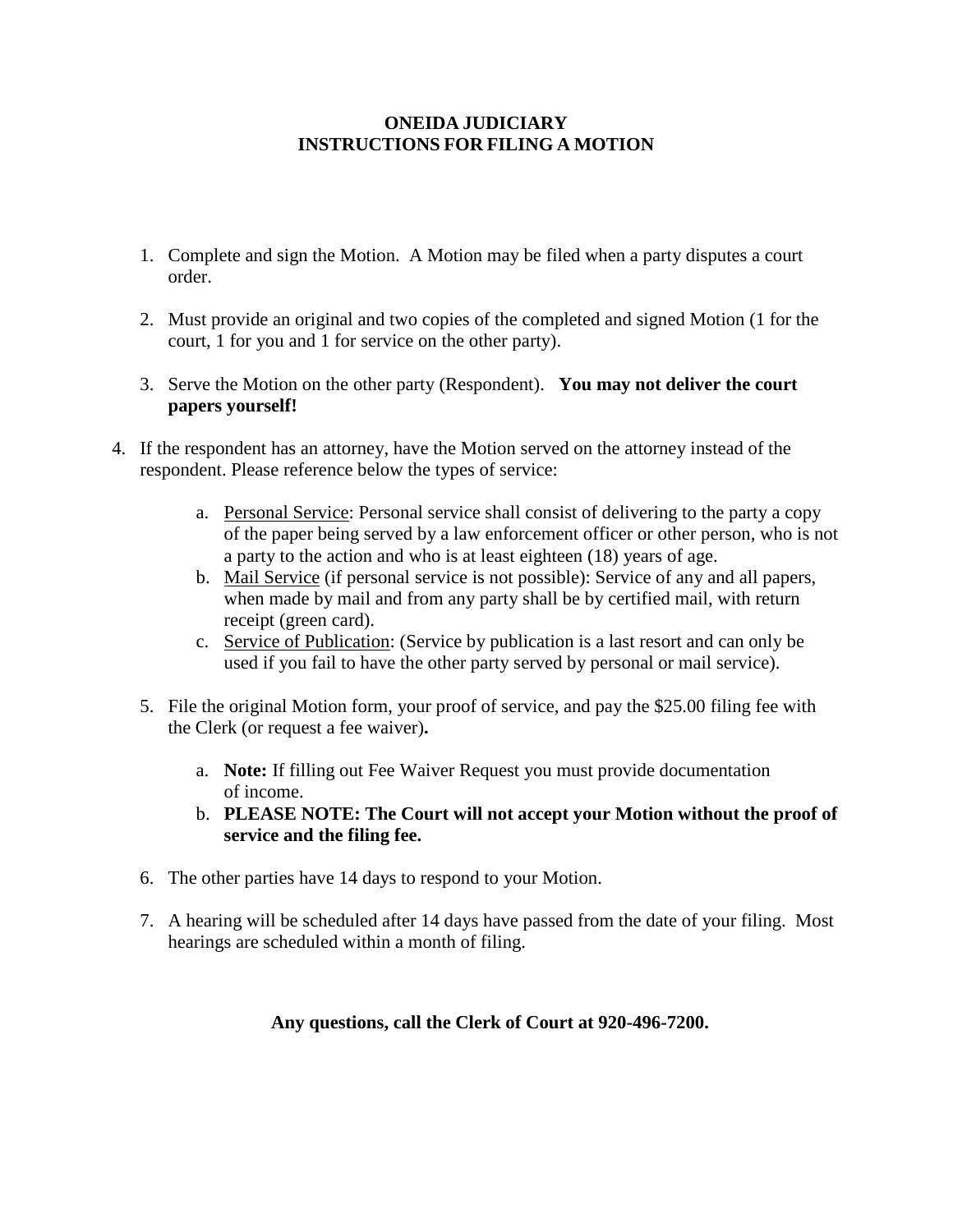#### **ONEIDA JUDICIARY**

| <b>Petitioner</b><br>v.                                      |                     | <b>Case No:</b>                                                                                    |  |  |  |
|--------------------------------------------------------------|---------------------|----------------------------------------------------------------------------------------------------|--|--|--|
|                                                              | <b>Respondent</b>   |                                                                                                    |  |  |  |
|                                                              |                     |                                                                                                    |  |  |  |
|                                                              |                     | [choose one] $\Box$ Petitioner $\Box$ Respondent, moves the Court, pursuant to (specify ordinance, |  |  |  |
| Explain<br>what<br>justifies you<br>in making<br>the motion. | Grounds for Motion: |                                                                                                    |  |  |  |
|                                                              |                     |                                                                                                    |  |  |  |
|                                                              |                     |                                                                                                    |  |  |  |
|                                                              |                     |                                                                                                    |  |  |  |
|                                                              |                     | Signature (Filing party or attorney/advocate)                                                      |  |  |  |
|                                                              |                     | Name (Filing party or attorney/advocate)                                                           |  |  |  |
|                                                              |                     | Date                                                                                               |  |  |  |

Address

Telephone Number

Pursuant to OCL 803.7-5(a), this completed Motion must be *filed* with the Clerk of Court with proof that all other parties to the action were served.